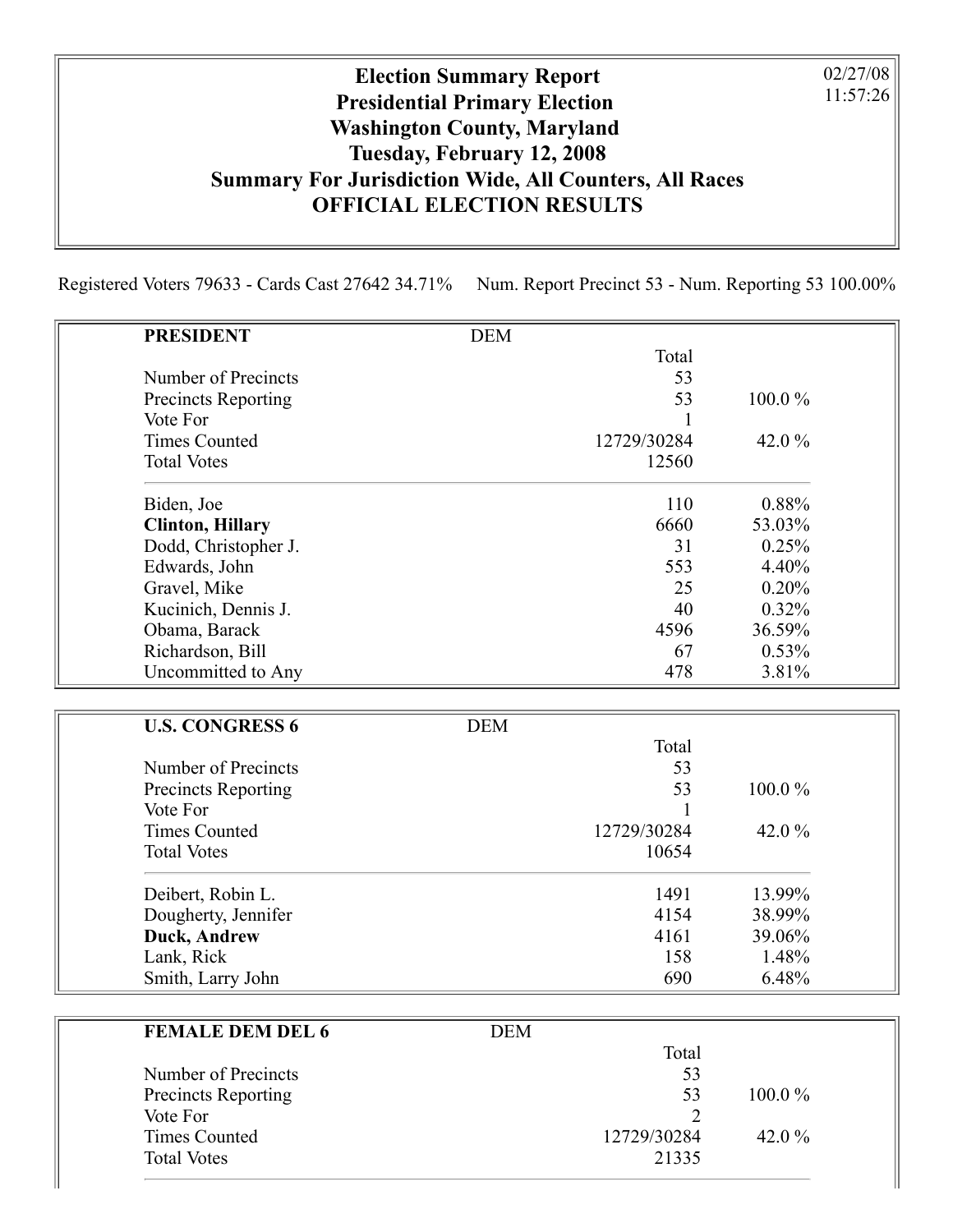| Fuller, Terri      | 758  | $3.55\%$ |
|--------------------|------|----------|
| Hall, Marcia A.    | 767  | $3.60\%$ |
| Hays, Maggi        | 719  | $3.37\%$ |
| Hecht, Sue         | 5994 | 28.09%   |
| Krug, Cherie       | 4783 | 22.42%   |
| Luciano, Ann-Marie | 3788 | 17.75%   |
| Meier, Eileen      | 208  | $0.97\%$ |
| Pacelli, Janice    | 626  | 2.93%    |
| Wolf, Stephanie    | 3692 | 17.30%   |

| <b>MALE DEM DEL/ALT 6</b>  | <b>DEM</b>  |           |
|----------------------------|-------------|-----------|
|                            | Total       |           |
| Number of Precincts        | 53          |           |
| <b>Precincts Reporting</b> | 53          | $100.0\%$ |
| Vote For                   | 3           |           |
| <b>Times Counted</b>       | 12729/30284 | 42.0 $\%$ |
| <b>Total Votes</b>         | 30572       |           |
| <b>Bestpitch</b> , James   | 4591        | 15.02%    |
| Byron, Goodloe E. Jr       | 4306        | 14.08%    |
| Clagett, Galen R.          | 826         | 2.70%     |
| Donoghue, John P.          | 6127        | 20.04%    |
| DuVall, Bill               | 686         | 2.24%     |
| Grim, Brian K.             | 3453        | 11.29%    |
| <b>Kasecamp, Lawrence</b>  | 4552        | 14.89%    |
| Kresslein, Bob             | 549         | 1.80%     |
| Perini, Peter E. Sr.       | 495         | 1.62%     |
| Riley, John T.             | 623         | 2.04%     |
| Slater, Thomas G.          | 3445        | 11.27%    |
| Stevens, William H.        | 697         | 2.28%     |
| Wolf, Ron                  | 222         | 0.73%     |

| <b>PRESIDENT</b>           | <b>REP</b> |             |           |  |
|----------------------------|------------|-------------|-----------|--|
|                            |            | Total       |           |  |
| Number of Precincts        |            | 53          |           |  |
| <b>Precincts Reporting</b> |            | 53          | $100.0\%$ |  |
| Vote For                   |            |             |           |  |
| <b>Times Counted</b>       |            | 13627/36120 | $37.7\%$  |  |
| <b>Total Votes</b>         |            | 13442       |           |  |
| Giuliani, Rudy             |            | 182         | 1.35%     |  |
| Huckabee, Mike             |            | 5841        | 43.45%    |  |
| Hunter, Duncan             |            | 25          | 0.19%     |  |
| Keyes, Alan                |            | 118         | 0.88%     |  |
| McCain, John               |            | 6144        | 45.71%    |  |
| Paul, Ron                  |            | 409         | 3.04%     |  |
| Romney, Mitt               |            | 618         | 4.60%     |  |
| Tancredo, Tom              |            | 8           | 0.06%     |  |
| Thompson, Fred             |            | 97          | 0.72%     |  |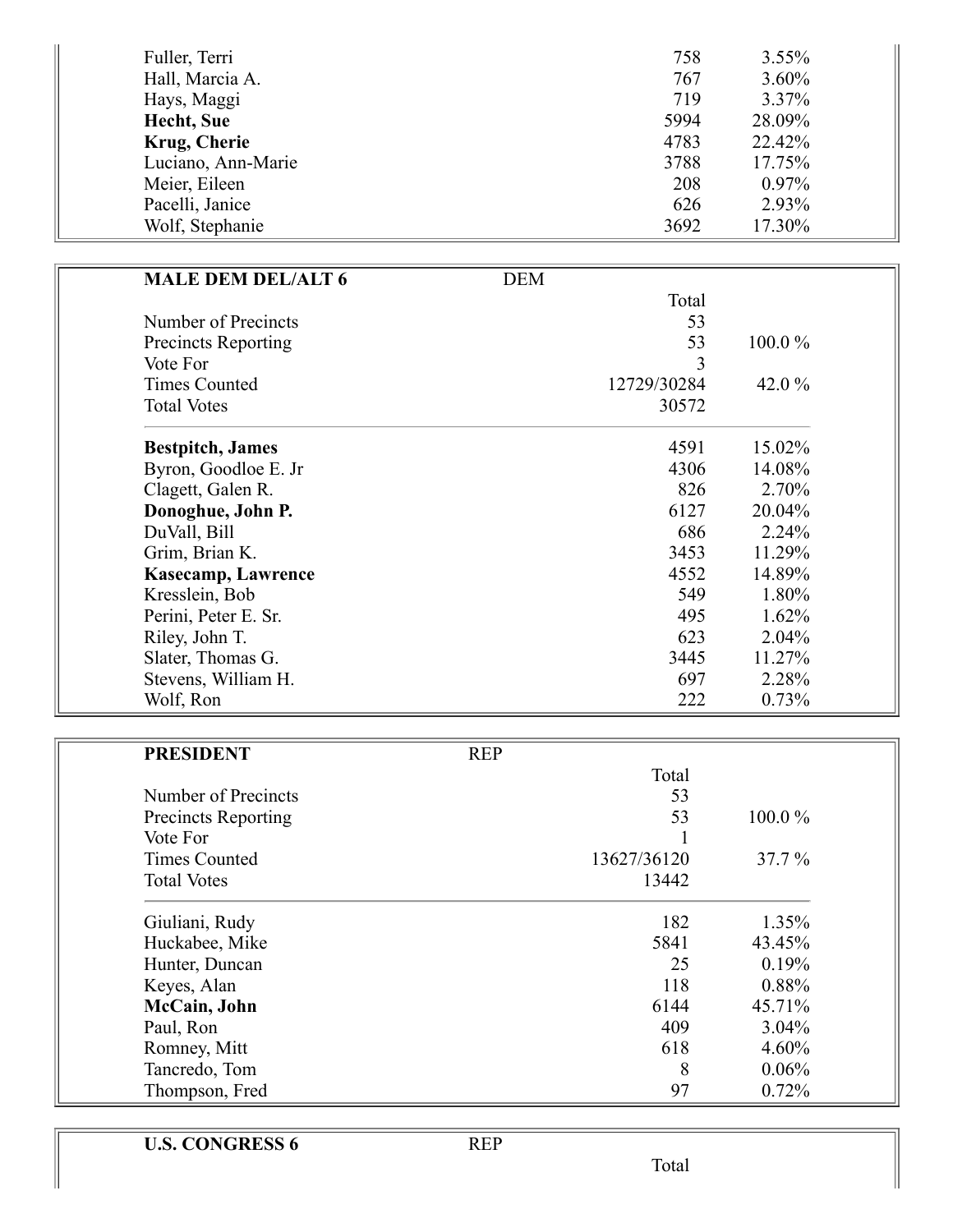| Number of Precincts                    |            | 53          |        |
|----------------------------------------|------------|-------------|--------|
| <b>Precincts Reporting</b>             |            | 53          | 100.0% |
| Vote For                               |            | 1           |        |
| <b>Times Counted</b>                   |            | 13627/36120 | 37.7 % |
| <b>Total Votes</b>                     |            | 12631       |        |
| <b>Bartlett, Roscoe</b>                |            | 10106       | 80.01% |
| Croft, Tom                             |            | 693         | 5.49%  |
| Kimble, John B.                        |            | 434         | 3.44%  |
| Krysztoforski, J.                      |            | 1308        | 10.36% |
| Nethken, Frank K.                      |            | 90          | 0.71%  |
|                                        |            |             |        |
| <b>REP DELEGATES 6</b>                 | <b>REP</b> | Total       |        |
| Number of Precincts                    |            | 53          |        |
|                                        |            | 53          | 100.0% |
| <b>Precincts Reporting</b><br>Vote For |            | 3           |        |
| <b>Times Counted</b>                   |            | 13627/36120 | 37.7%  |
| <b>Total Votes</b>                     |            | 36427       |        |
|                                        |            |             |        |
| Amedori, Carmen                        |            | 4000        | 10.98% |
| <b>Baker-Shenk, Philip</b>             |            | 4412        | 12.11% |
| Benjamin, Richard L.                   |            | 4537        | 12.46% |
| Brinkley, David R.                     |            | 542         | 1.49%  |
| Broadt, Trevor                         |            | 144         | 0.40%  |
| Butscher, Brenda                       |            | 865         | 2.37%  |
| Cavey, Chris                           |            | 207         | 0.57%  |
| Etzler, John M.                        |            | 73          | 0.20%  |
| Fenati, Patricia A.                    |            | 3815        | 10.47% |
| Getty, Joseph M.                       |            | 250         | 0.69%  |
| Greene, Philip                         |            | 3824        | 10.50% |
| Litsinger, Glen D.                     |            | 423         | 1.16%  |
| McIver, Kelley Marie                   |            | 372         | 1.02%  |
| Mooney, Alex X.                        |            | 2192        | 6.02%  |
| Myers, LeRoy E. Jr.                    |            | 2298        | 6.31%  |
| Nethken, Frank K.                      |            | 55          | 0.15%  |
| Reilly, James                          |            | 96          | 0.26%  |
| Rolle, Scott L.                        |            | 699         | 1.92%  |
| <b>Shank, Christopher B</b>            |            | 6056        | 16.63% |
| Shewell, Tanya                         |            | 582         | 1.60%  |

| <b>REP ALTERNATES 6</b>    | <b>REP</b> |             |           |
|----------------------------|------------|-------------|-----------|
|                            |            | Total       |           |
| Number of Precincts        |            | 53          |           |
| <b>Precincts Reporting</b> |            | 53          | $100.0\%$ |
| Vote For                   |            | 3           |           |
| <b>Times Counted</b>       |            | 13627/36120 | $37.7\%$  |
| <b>Total Votes</b>         |            | 33485       |           |
| Anders, Stephen C.         |            | 4609        | 13.76%    |

4 8 0

1 2 1

3 8 4

1.3 2 %

0.3 3 %

1.0 5 %

Twigg, Allen Lynn

Wallace, David

Weldon, Richard